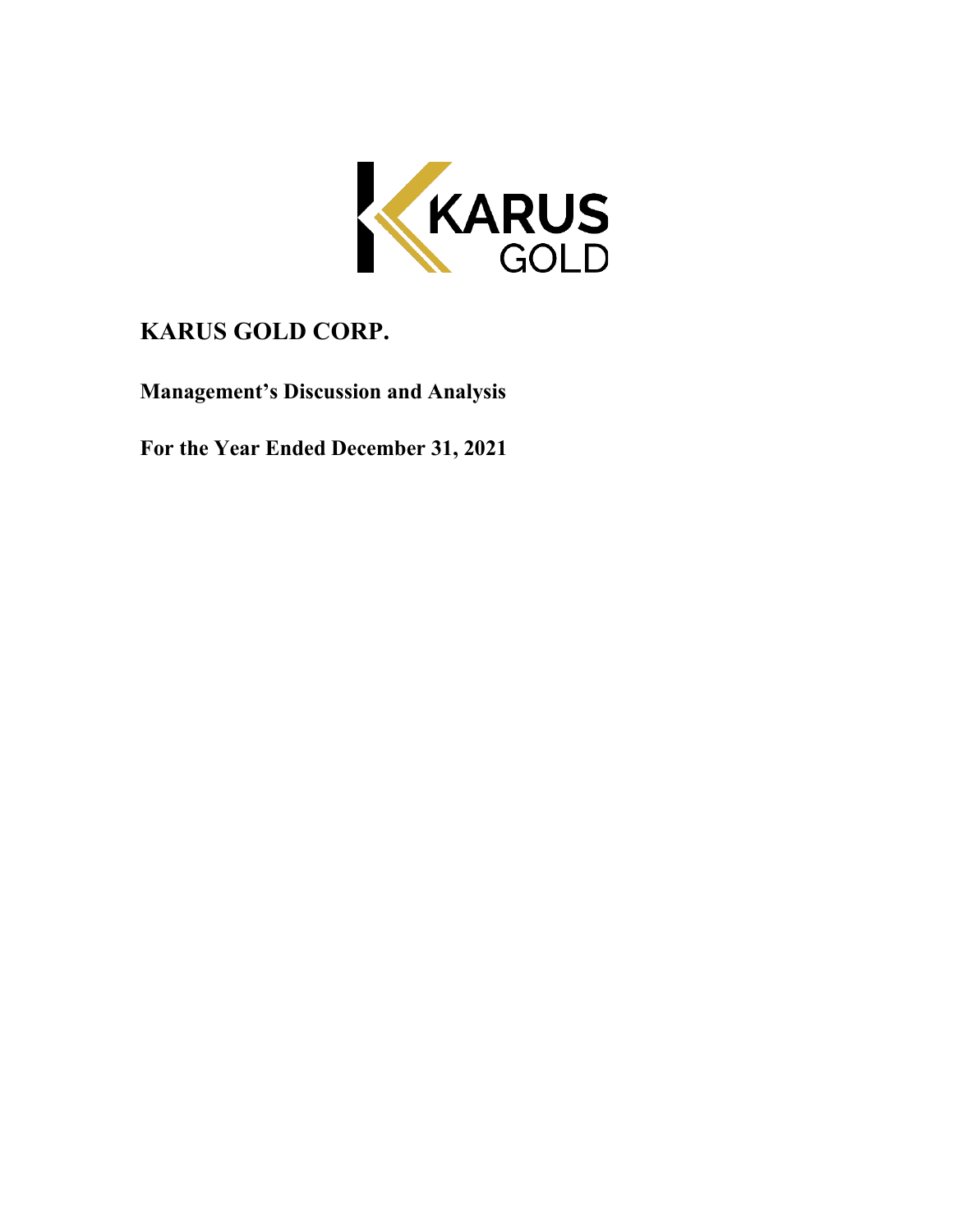*The following Management's Discussion and Analysis ("MD&A"), prepared as of April 26, 2022, should be read together with the audited financial statements of Karus Gold Corp. ("Karus Gold" or the "Company") for the year ended December 31, 2021 and related notes thereto, which are prepared in accordance with International Financial Reporting Standards ("IFRS"). All amounts are stated in Canadian dollars unless otherwise indicated. The reader should be aware that historical results are not necessarily indicative of future performance.*

*This MD&A contains "forward-looking statements" and "forward-looking information" within the meaning of applicable Canadian securities laws. See the section in this MD&A titled "Cautionary Language regarding Forward-Looking Information" for further details.* 

## **Corporate Summary - Nature of Operations**

Karus Gold, spun out of KORE Mining Ltd. in the first quarter of 2021, controls 1,056 square kilometers of claims in its South Cariboo Gold property of British Columbia. The claims host 110 km of structural trend that is highly prospective for gold deposits. Karus Gold has multiple projects in the South Cariboo Gold property, including the FG Gold and Gold Creek projects. Much of the area is under-explored and wide open for additional discoveries. The Cariboo region is a prolific gold region and is accessible with local power, a well-developed road network and skilled local labour. The Company is supported by insiders and management owning 29% and by strategic investor, Eric Sprott, who owns 25% of Karus Gold as of the date of this MD&A. Karus Gold's two key exploration stage projects included in its South Cariboo holdings are:

- 1) FG Gold Cariboo Region British Columbia a sediment hosted orogenic gold system with gold mineralization identified for over 3.5 km along strike to an average depth of less than 100 m below surface. Karus Gold is drilling to better define structural controls of higher grade gold mineralization and to expand the footprint of gold mineralization along both strike and at depth below historical areas of drilling.
- 2) Gold Creek Cariboo Region British Columbia early-stage orogenic gold discovery on a large contiguous claim block near the Spanish Mountain gold project and the Mount Polley copper-gold mine. Karus Gold plans to follow-up the discovery with further exploration.

The Company's head office is located at 960 – 1055 West Hastings Street, Vancouver, BC V6E 2E9.

# **2021 Highlights**

During the year ended December 31, 2021, the Company accomplished the following:

- In January 2021, completed its spinout of Karus Gold Corp. from KORE Mining Ltd, creating a standalone BC focused gold exploration company.
- In March 2021, appointed Mr. Andrew Kaip and Mr. David Whittle as directors of the Company. The Company appointed Mr. Kaip as President and CEO and Mr. Whittle as Chairman of the Audit Committee.
- In March 2021, completed a rights offering, raising \$3,983,434 through the issuance of 26,556,228 shares. Karus shareholders subscribed for a total 21,263,385 shares under the basic subscription privilege and an additional 24,365,942 shares were subscribed under the overallotment provision resulting in a total of 172% of rights subscribed; due to strong demand, only 5,292,843 shares were available for overallotment and allocated on a pro-rata basis.
- In March 2021, the Company granted 4,320,000 stock options with an exercise price of \$0.25 and term of five years and 2,605,000 restricted share units ("RSUs") to directors, officers, employees and consultants.
- From mid-June to mid- September 2021 completed an exploration program on the South Cariboo Gold project which included drill programs at both FG Gold and Gold Creek and a property-wide exploration program to evaluate additional prospects and discover new zones of gold mineralization on the project area. At FG Gold, 19 diamond drill holes for a total of 7,142 meters ("m") were completed with the results confirming the orientation and continuity of vein corridors hosting higher grade gold mineralization and the potential to discover stacked vein corridors with further drilling. The Gold Creek drill program included 1,389 m in 5 diamond drill holes to confirm the orientation of high grade gold mineralization in the Camp Zone.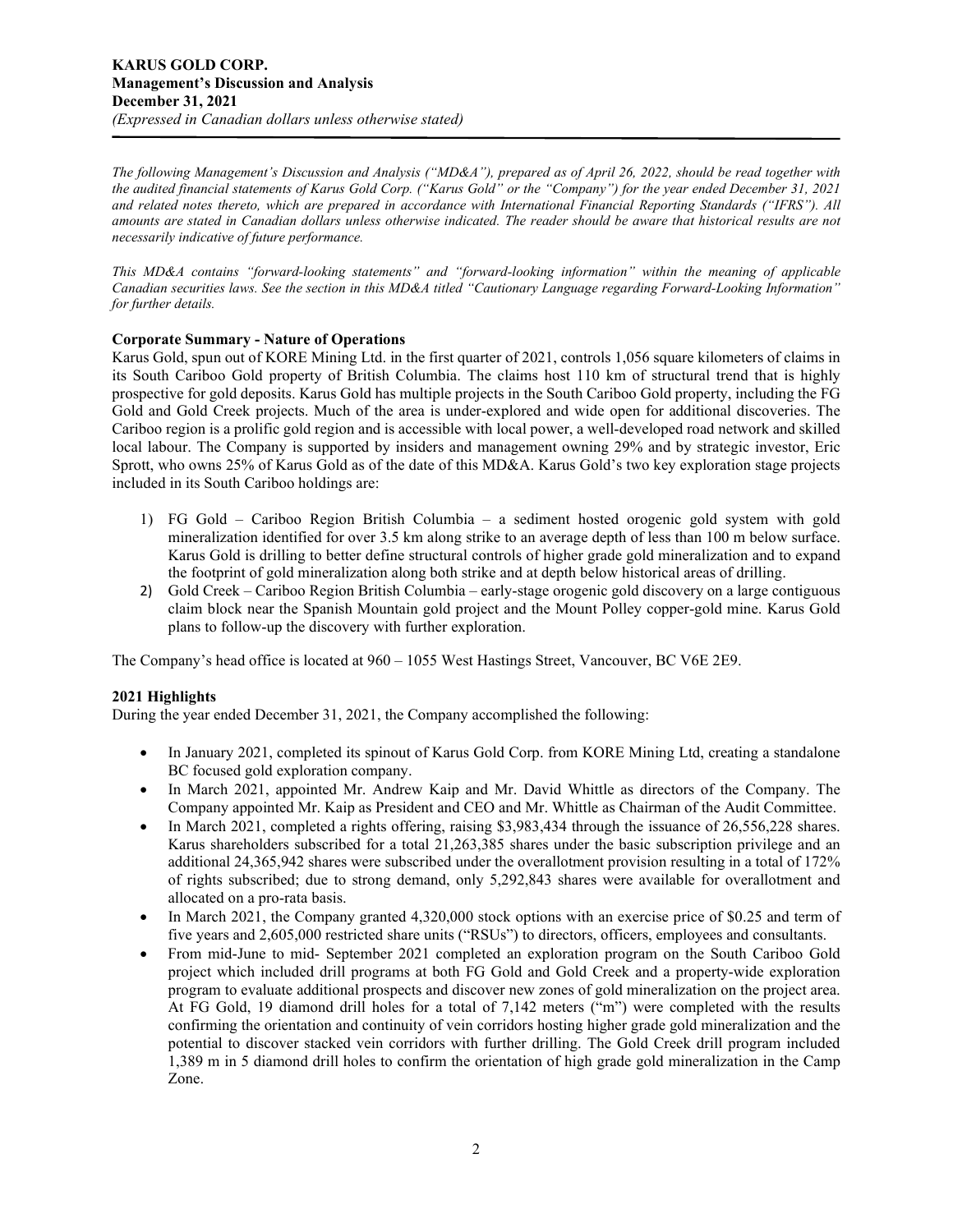- In September 2021, completed a non-brokered private placement of 1,529,929 units at a price of \$0.55 per unit ("Unit") and 778,391 flow through units at \$0.73 per flow through unit ("FT Unit") for aggregate gross proceeds of \$1,409,686. Each Unit consisted of one common share and one half of one common share purchase warrant with each whole warrant entitling the holder to purchase one common share at a price of \$0.85 for a period of 24 months.
- In December 2021, completed an offering memorandum and private placement financing for combined gross proceeds of \$237,270. Both offerings were at a price of \$0.55 per unit with each Unit consisting of one common share and one-half of one common share purchase warrant, where each whole warrant entitles the holder to acquire one additional common share for a period of 24 months at a price of \$0.85 per common share. The units included an anti-dilution provision until such date as the Company is listed on the TSX Venture Exchange ("TSXV") (or other suitable exchange).

Subsequent to December 31, 2021, the Company completed the following:

- In January 2022, announced the results from the 2021 drill program at Gold Creek, including hole GC-21- 049 that returned 0.74 grams per tonne (" $g(t)$ ") gold over 46.4 m within a broader envelope of gold mineralization of 0.49 g/t gold over 80.65 m.
- Appointed Joe Ovsenek and Cathy McLay as independent directors of the Company, strengthening the governance and building Karus Gold into a leading BC Gold explorer.
- In February 2022, announced results from the first 6 diamond drill holes at FG Gold, including 6.5 m of 9.55 g/t gold within a broader interval of 35.4 m of 2.94 g/t gold confirming the presence of new high grade gold corridors below historical drilling at FG Gold.
- In March 2022, completed a \$2,000,000 strategic investment from Yamana Gold Inc. through the issuance of 5,714,286 common shares with an option to invest a further \$3,000,000 exercisable at any time until March 28, 2025. The investment included certain rights, including a nomination of one individual to the board and technical advisory committee, anti-dilution rights and top-up rights, subject to its exercising the additional \$3,000,000 investment and continuing to beneficially own or control not less than 5% of the Company.
- Settled \$52,500 of accrued management services fees through the issuance of 149,999 common shares and 47,727 warrants at a price of \$0.85 per common share expiring January 19, 2024.
- In April 2022, the Company announced results from a further 5 diamond drill holes at FG Gold, including 17.87 m of 2.23 g/t gold within a broader interval of 59.35 m of 1.13 g/t gold.
- In April 2022, announced the appointment of Anil Jiwani as CFO of the Company effective May 1, 2022.

# **2022 Outlook**

The Company's focus for 2022 will be significant exploration of its South Cariboo Gold property including drilling at both FG Gold and Gold Creek in the summer of 2022 and completing the Company's public listing on the TSXV. In addition to the exploration at these projects, the Company may evaluate other prospects worthy of exploration and development. The ability of the Company to do so is contingent upon its ongoing ability to raise the capital necessary to advance such prospects.

*Andrew Kaip, P.Geo., is the Company's designated Qualified Person for this MD&A within the meaning of National Instrument 43-101 and has reviewed and approved the technical information described herein.*

# *Project Summaries*

# *FG Gold Project, British Columbia, Canada*

#### *Project Overview*

The 100% owned FG Gold project ("FG Gold") contains a sediment hosted orogenic gold and early stage gold-copper porphyry projects located in the Cariboo region of British Columbia, approximately 100 km east of Williams Lake. The FG Gold is located at the headwaters of the Horsefly River, 50 km east of Horsefly, BC and consists of 35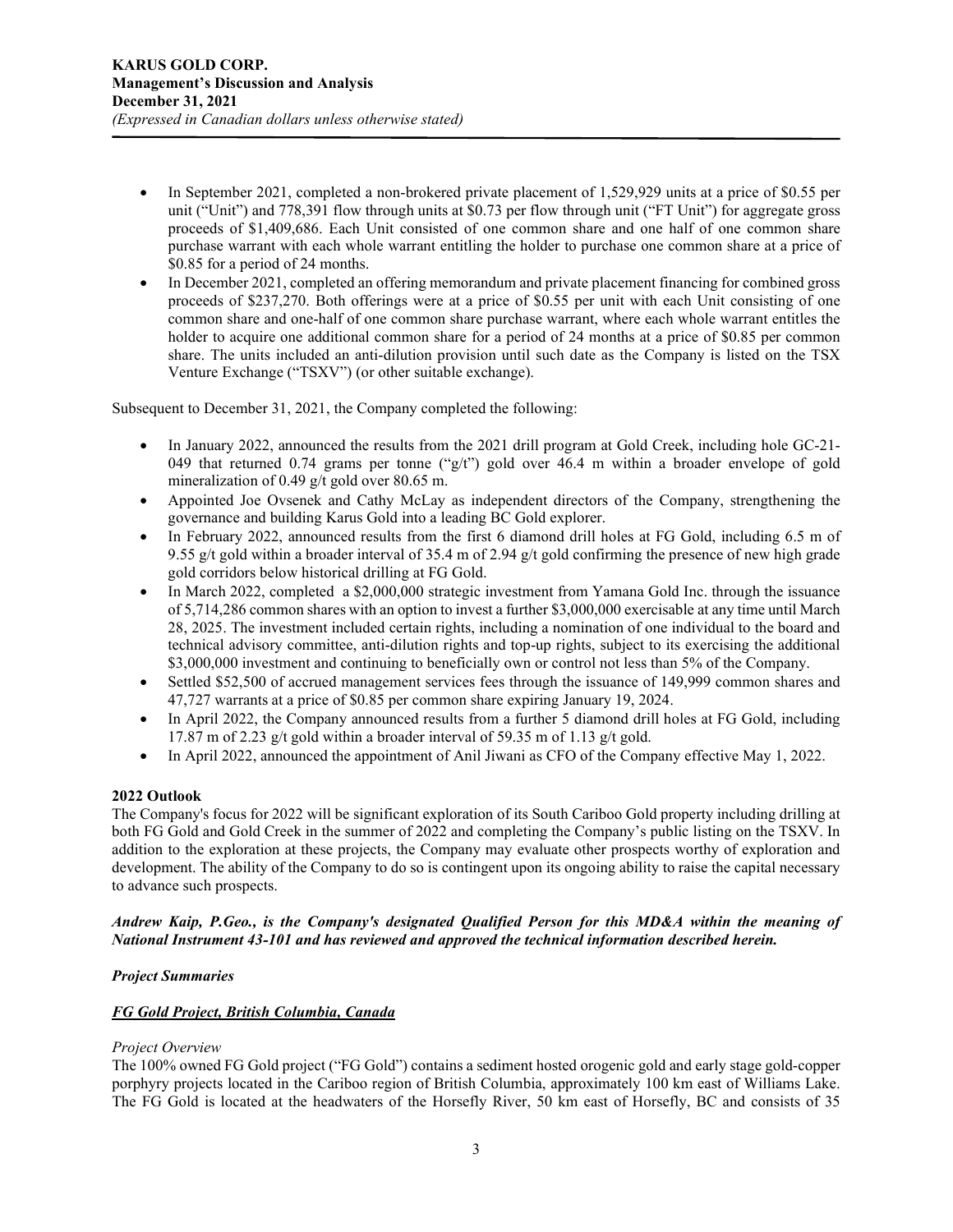contiguous claims (13,008 ha). The FG Gold is part of the district scale claim block 100% owned by Karus Gold, the South Cariboo Gold property.

The FG Gold is at low elevation and accessible by forestry roads. The FG Gold contains a sediment hosted orogenic gold prospect on the northeast limb of the Eureka syncline. The syncline is >20 km with the prospective horizon being defined by geologic mapping, gold in soils and geophysics with the southwest limb and hinge zone being largely underexplored. The Project has only been shallowly drilled where gold mineralization is proximal to surface. Past drilling averages only 93 m deep into a moderately dipping sedimentary host rock. Mineralization is open at depth and along almost the entire syncline.

Historical drilling targeted stratigraphic controls of gold mineralization and only tested a very small portion of the prospective host rock. Drilling was largely done by a combination of reverse circulation ("RC") and diamond drilling using generally small diameter core. The previous work largely focused on discovering and developing a low grade, bulk-disseminated gold potential. Recent drilling suggests that mineralized corridors or chutes of higher grade gold persist into largely untested portions of the host stratigraphy.

In 2020, KORE completed 7,412 m in 23 diamond drill holes on the South Cariboo Gold project, the focus of which was to evaluate the along strike and potential for gold mineralization to extend below areas of historical drilling at both FG Gold and Gold Creek. Detailed interpretation of the 2020 drill program at FG Gold identified 2 higher grade gold vein corridors downdip of historical drilling. Both corridors extend 650 m along strike and are open for extension and provide an exploration roadmap for further upgrades and new underground grade discoveries. Highlights from the 2020 drill program include:

- Corridor 1, located 100 m down dip of historical drilling and within the "Upper Zone", is traced for 650 m along strike by the following intercepts:
	- o 10 m of 5.5 g/t gold in FG-20-382
	- $\circ$  4.5 m of 7.7 g/t gold in FG-20-383<br> $\circ$  5.3 m of 10.2 g/t gold in FG-20-383
	- 5.3 m of 10.2 g/t gold in FG-20-385
	- o 6.6 m of 9.7 g/t gold in FG-20-378
	- o 12.4 m of 4.3 g/t gold in FG-20-376
- Corridor 2, located 300 m down-dip of historical drilling and within the "Lower Zone", is traced for 650 m along strike by the following intercepts.:
	- $\degree$  29 m of 1.5 g/t gold, including 15.5 m of 1.9 g/t gold in FG-20-380
	- o 7 m of 3.1 g/t gold in FG-20-381
	- $\degree$  17 m of 1.7 g/t gold, including 3 m of 5.8 g/t gold in FG-20-379
	- o 14.4 m of 6.4 g/t gold in FG-20-377

During 2021, Karus Gold drilled 7,142 m in 19 diamond drill holes. The program successfully (1) confirmed the orientation of vein corridors hosting high grade gold mineralization identified by the 2020 drill program; (2) demonstrated continuity of gold mineralization within vein corridors through 50 m spaced drill holes along trend; and (3) opened the potential for stacked vein corridors with several zones of increased veining outside of the targeted corridors. In February 2022, the Company announced results from the first 6 diamond drill holes at FG Gold, including 6.5 m of 9.55 grams per tonne gold within a broader interval of 35.4 m of 2.94 g/t gold confirming the presence of new high grade gold corridors below historical drilling at FG Gold. In April 2022, the Company released the results from a further 5 diamond drill holes at FG Gold, including 17.9 m of 2.23 g/t gold within a broader interval of 59.4 m of 1.13  $g/t$  gold.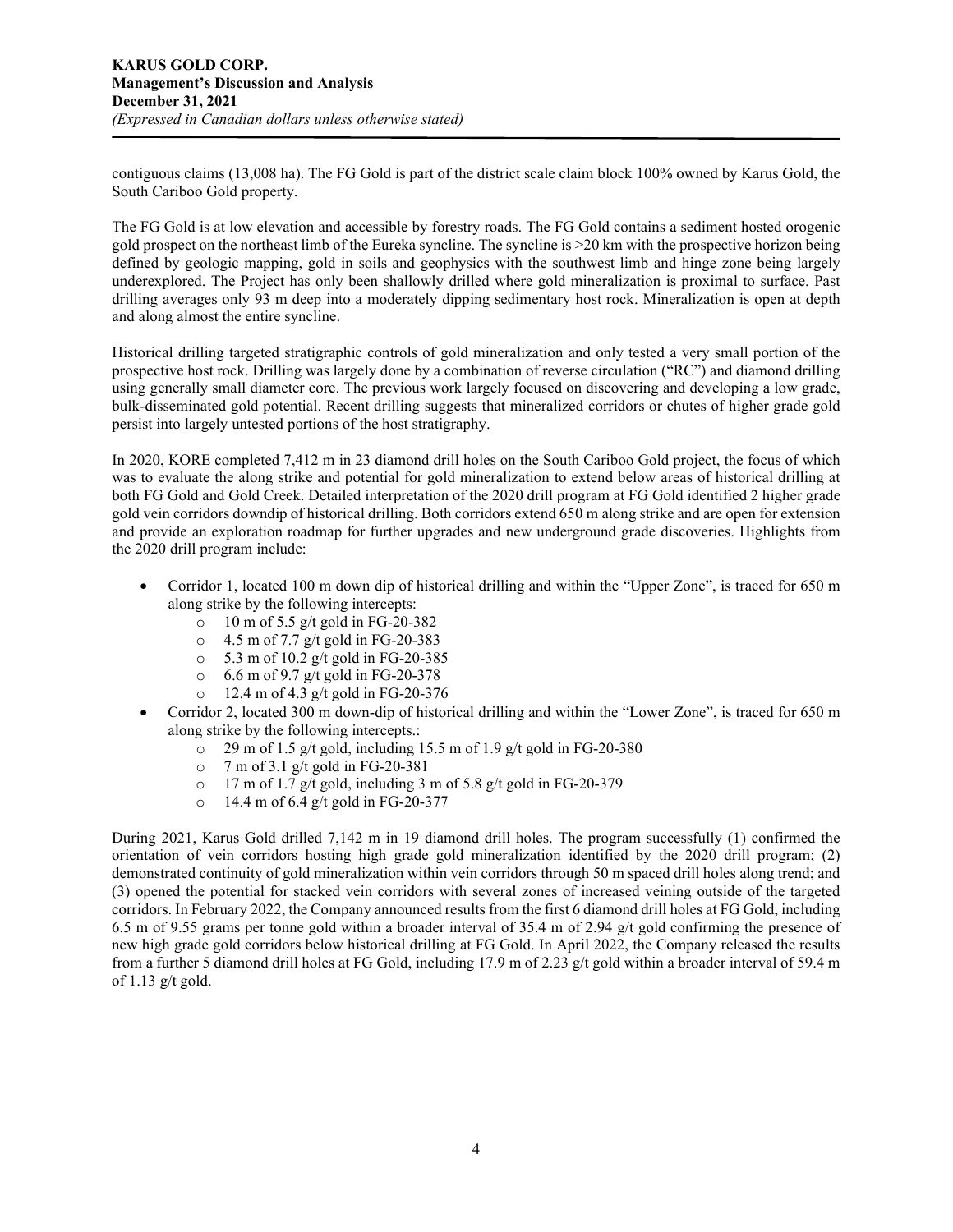# **Table of Significant Drill Results**

| <b>Drill Hole</b>      | Zone              | From<br>(m) | T <sub>o</sub><br>(m) | Length $1,2$<br>(m) | Gold Grade <sup>3</sup><br>(g/t) |
|------------------------|-------------------|-------------|-----------------------|---------------------|----------------------------------|
| FG-21-391              |                   | 245.5       | 249.14                | 3.64                | 0.77                             |
| FG-21-393              | <b>Corridor 1</b> | 218.1       | 273.5                 | 55.4                | 0.63                             |
| incl.                  |                   |             |                       | 4.5                 | 2.00                             |
| FG-21-394              | <b>New</b>        | 126.9       | 135.3                 | 8.4                 | 1.55                             |
| and                    | <b>New</b>        | 217.5       | 229.4                 | 11.9                | 1.55                             |
| and                    | <b>Corridor 1</b> | 242         | 269.6                 | 27.6                | 0.57                             |
| and                    | <b>New</b>        | 277.5       | 340.8                 | 63.3                | 0.58                             |
| FG-21-396              |                   | 128.45      | 134                   | 5.55                | 0.83                             |
|                        | <b>Corridor 1</b> | 216         | 222.5                 | 6.5                 | 1.95                             |
| and                    | <b>Corridor 1</b> | 232         |                       | 9.5                 | 2.53                             |
| and<br>FG-21-398       |                   |             | 241.5<br>232.2        |                     |                                  |
|                        | <b>New</b>        | 216         |                       | 16.2                | 1.8                              |
| and                    | <b>Corridor 1</b> | 241         | 258.8                 | 17.8                | 0.69                             |
| and                    | <b>Corridor 1</b> | 267.1       | 301.4                 | 34.3                | 0.51                             |
| FG-21-401 <sup>4</sup> | <b>Corridor 1</b> | 248         | 283.4                 | 35.4                | 2.94                             |
| incl.                  |                   | 248         | 254.5                 | 6.5                 | 9.55                             |
| incl.                  |                   | 249.3       | 250.9                 | 1.6                 | 27.1                             |
| FG-21-392              | Corridor 1        | 174         | 234.7                 | 60.7                | 0.43                             |
| incl.                  |                   | 174         | 183.9                 | 9.9                 | 0.68                             |
| incl.                  |                   | 193         | 198.2                 | 5.2                 | 1.94                             |
| FG-21-395              | Corridor 1        | 209.1       | 247.5                 | 38.4                | 0.84                             |
| incl.                  |                   | 229.5       | 237.4                 | 7.9                 | 2.81                             |
| FG-21-397              | Corridor 1        | 178.28      | 182.55                | 4.27                | 1.33                             |
| FG-21-397              |                   | 195         | 201.65                | 6.65                | 0.6                              |
| FG-21-397              |                   | 218.17      | 243.19                | 25.02               | 1.14                             |
| incl.                  |                   | 230.16      | 237.31                | 7.15                | 2.88                             |
| FG-21-397              |                   | 255.9       | 271.38                | 15.48               | 0.68                             |
| FG-21-400              | Corridor 1        | 173.5       | 191.15                | 17.65               | 0.74                             |
| inc.                   |                   | 186.5       | 191.15                | 4.65                | 2.06                             |
| FG-21-400              |                   | 212.4       | 271.75                | 59.35               | 1.13                             |
| inc.                   |                   | 221.63      | 239.5                 | 17.87               | 2.23                             |
| FG-21-403              | Corridor 1        | 207         | 210.35                | 3.35                | 1.66                             |
| FG-21-403              |                   | 219.95      | 231.15                | 11.2                | 0.45                             |
| FG-21-403              |                   | 248.5       | 255.9                 | 7.4                 | 0.93                             |
| FG-21-403              |                   | 284.3       | 287                   | 2.7                 | 1.37                             |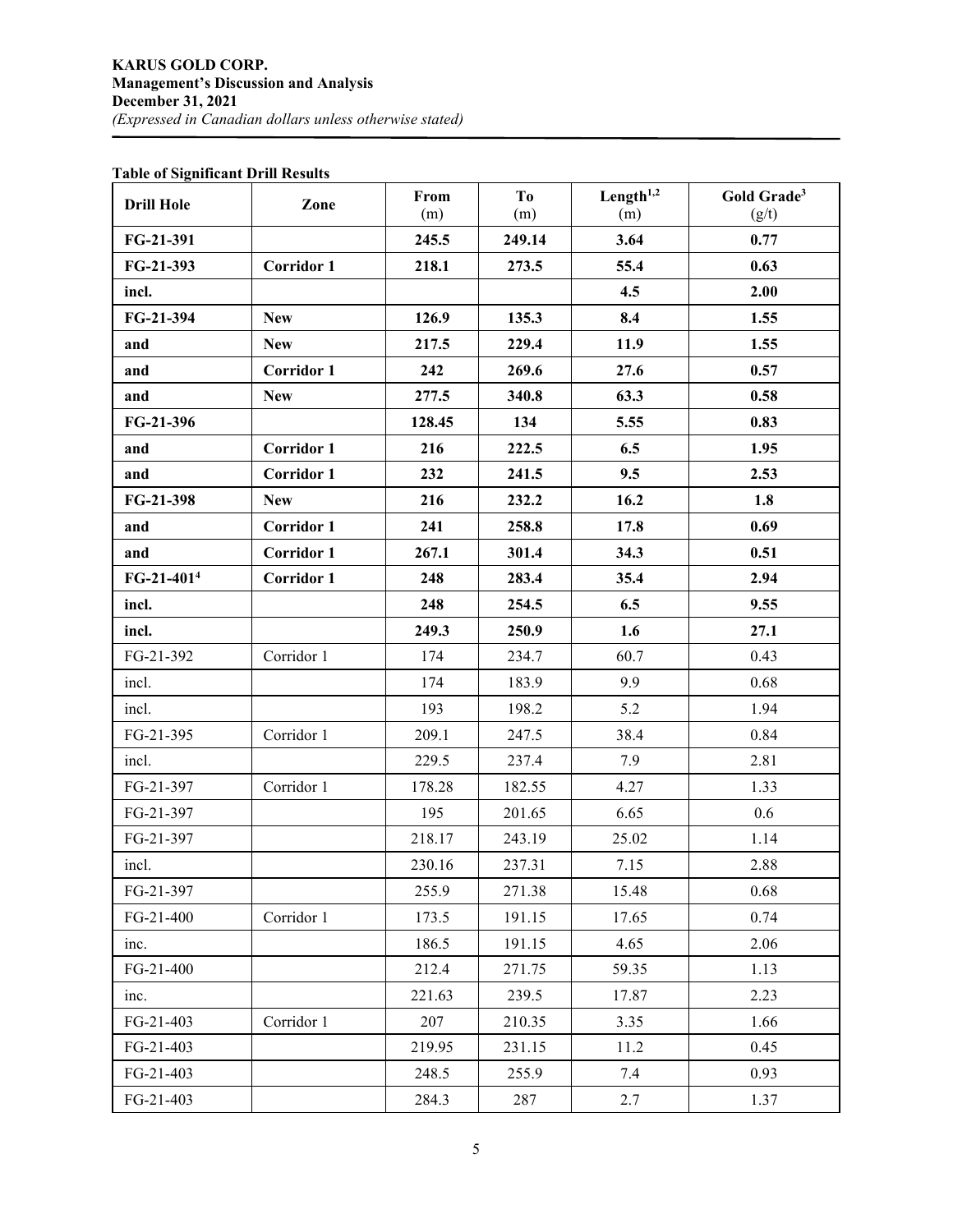- 1. Karus Gold has not been able to determine true width yet due to complexity of the vein structures within the mineralized zones. The 2020 drill program was designed to better understand the geometry and how the mineralized zones are related. The orientation of individual quartz veins within the mineralized zones are quite variable. Reported widths are drill indicated core length and not true width, for the reasons above. Average grades are calculated with un-capped gold assays, as insufficient drilling has been completed to determine capping levels for higher grade gold intercepts.
- 2. Drilling data on the Lower Zone is currently limited and the true thickness and orientation of the zone is not firmly known. However, based on current data, it is estimated that intercept represents  $\sim$ 50%-75% of the true thickness of the zone.
- 3. Composites are calculated using a 0.3  $g/t$  Au cutoff, incorporating no more than 7 m downhole dilution. Higher grade composite sections are calculated using a 1 g/t and 3 g/t cutoff incorporating no more than 5 m downhole dilution. Screen metallic assay data is utilized preferentially over standard fire assay analysis where available as it is more representative of the true sample value due to the increased sample volume processed and the multiple gold size fractions analyzed.

The FG Gold also contains prospective gold-copper porphyry targets within an intrusion called the Nova Zone. The Nova Zone, potentially 3.5 km by 1 km, was discovered in 2018 through compilation of historical soil geochemistry, and airborne geophysical studies. 2018 drilling demonstrated semi-massive and massive copper and iron sulphides and intersected (hole DDH-18-002) over 32 m of 0.52% copper equivalent, including 8.65 m of 1.1% copper equivalent.<sup>[1](#page-5-0)</sup> Gold grades as high as 5.70 g/t, copper grades as high as 1.01%, and silver grades as high as 4.98 g/t were encountered in drill core.

As part of the FG Gold land holdings, the Company is subject to certain mineral property agreements, including certain option agreements to acquire nearby and contiguous properties. The option agreements collectively have annual payments of \$87,500 payable in 2021 up to \$150,000 in 2025, for total payments of \$625,000. In addition, one option agreement provides for the issuance of shares with a fair market value at the time of issuance of \$25,000 in 2021 increasing to \$160,000 in 2025, for total share consideration of \$410,000 and one option agreement also requires annual expenditures of \$35,000 in 2021, and an additional \$40,000 in 2022. These option agreements also impose a 1%-2% NSR, of which a portion can be repurchased in certain cases, and one agreement requires a bonus payment of \$1.50 per ounce identified as inferred, indicated or measured in a 43-101 report on the specific claims in the agreement.

During the year ended December 31, 2021, the Company issued 90,909 shares pursuant to an option agreement with 2021 obligations of a cash payment of \$25,000 and a share issuance with a value of \$25,000. The 90,909 shares were issued as full settlement of the 2021 obligations pursuant to this option agreement.

# *Gold Creek Project, British Columbia, Canada*

The 100% owned Gold Creek project ("Gold Creek") is located 2 km NE of the town of Likely in the Cariboo - the heart of British Columbia's historic "Gold Rush" district. Gold Creek consists of 34 claims totaling 9,673 ha and approximately 8 km to the NW of the Spanish Mountain deposit. Access is from Likely by an all-weather gravel road. The site has well developed infrastructure and is just 70 km NE of Williams Lake, a major regional centre serviced by an airport and railway.

There is a 1% net smelter royalty on the property to a prior owner. The Company may purchase one-half of the royalty for \$1,000,000.

Compilation of historical drilling, soil sampling, and geophysics were completed by KORE in 2018. The Company determined that gold mineralization is closely correlated with elevated arsenic and contained within a greywacke rock unit. Higher grade gold intercepts in drill holes within the projects "Camp Zone" show similarities to the high grade zone of the nearby Spanish Mountain Gold Deposit (TSX Venture: SPA) whose highest grades occur at the contact between the greywacke and argillites, similar to mineralization at Gold Creek. Karus Gold does not consider the geology, resources or potential economics of the Spanish Mountain deposit as indicative of mineralization or the economics of any such mineralization at Gold Creek.

<span id="page-5-0"></span><sup>1</sup> Cu equivalent calculated using metals prices at April 29, 2019: USD\$1,278/oz Au, US\$14.77/oz Ag, US\$2.90/lb Cu.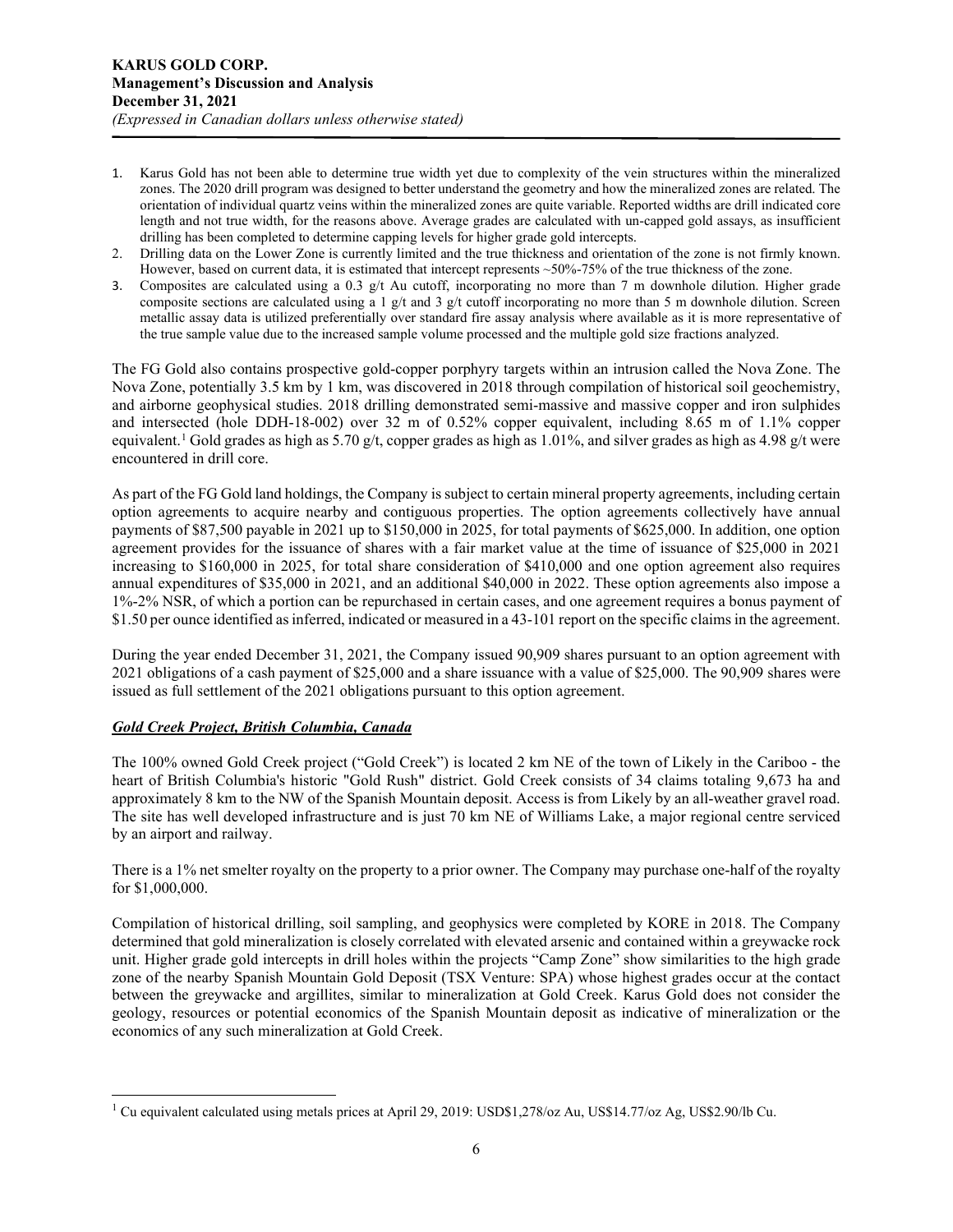Historical drilling at the Camp Zone, based on gold in soils anomalies, from 2011 and 2017 confirmed large widths of mineralization in the silicified greywacke from surface with multiple higher grade vein intercepts within a lower grade halo. Intercepts included 1.5 m of 13.4 g/t (GC11-27 10.7m to 12.2m), 9 m of 5.5 g/t (GC17-34 16.0 m to 25.0 m), including 1.5 m of 18.0g/t, and 84.65 m of 1.0 g/t (GC17-35 85.85 m to 170.50 m).

Drilling by KORE Mining in 2020 at the Gold Creek project completed an initial test of the 1,000 m long gold in soil geochemistry anomaly that defines the Camp Creek zone. In total, KORE Mining drilled five holes totaling 1,530 m (Figure 5). Drill holes GC-20-42 to GC-20-44 tested 400 m of strike potential southeast of previous drilling. All three holes intersected anomalous gold mineralization, including:

- 11.8 m of 0.63 g/t gold beginning at 153 m down hole in GC-20-42
- 24.9 m of 0.44 g/t gold beginning at 151.7 m down hole in GC-20-43

Drill holes GC-20-40 and GC-20-41 were drilled outside of the Camp Creek trend and intersected anomalous silverbase metal mineralization. A total of 1,389 m in five diamond drill holes was completed at Gold Creek between mid-June and early July 2021, including hole GC-21-049 that returned 0.74 grams per tonne ("g/t") gold over 46.4 m within a broader envelope of gold mineralization of 0.49 g/t gold over 80.65 m. Based on this drill program the Company is confident that gold mineralization at the Camp Zone is contained within a corridor that strikes northwest and dips approximately 60-70 degrees to the northeast (Figure 2). The Camp Zone has been traced through wide-spaced drilling for  $\sim$ 1,000 m along strike and to a depth of  $\sim$ 280 m below surface,  $\sim$ 250 m down-dip (Figure 3). Gold mineralization at the Camp Zone lies to the northwest and along trend of the Spanish Mountain deposit, 100% owned by Spanish Mountain Gold, which hosts measured and indicated resources of 4.7 million ounces of gold grading 0.5 g/t gold (see Spanish Mountain Gold May 11, 2021 press release).

| <b>Drill Hole</b> | From<br>(m) | Tо<br>(m) | <b>Interval</b><br>(m) | Au Grade <sup>1,2</sup><br>(g/t) |
|-------------------|-------------|-----------|------------------------|----------------------------------|
| $GC-21-049$       | 101.6       | 182.25    | 80.65                  | 0.49                             |
| including         | 112.9       | 159.3     | 46.4                   | 0.74                             |
| $GC-21-048$       | 193.4       | 266.75    | 73.35                  | 0.44                             |
| including         | 223.2       | 251       | 27.8                   | 0.83                             |
| $GC-21-047$       | 180.4       | 228.5     | 48.1                   | 0.31                             |
| $GC-21-046$       | 215.1       | 261.33    | 46.21                  | 0.42                             |
| <i>including</i>  | 242.9       | 257.78    | 14.88                  | 0.64                             |
| $GC-21-045$       | 186.7       | 228       | 41.35                  | 0.49                             |
|                   | 206.6       | 219.15    | 12.55                  | 1.06                             |

#### **Table of significant drill results**

1. Karus Gold has not been able to determine true width yet due to complexity of the vein structures within the mineralized zones. The 2021 drill program was designed to better understand the geometry and how the mineralized zones are related. The orientation of individual quartz veins within the mineralized zones are quite variable. Reported widths are drill indicated core length and not true width, for the reasons above. Average grades are calculated with un-capped gold assays, as insufficient drilling has been completed to determine capping levels for higher grade gold intercepts.

2. Composites are calculated using a 0.1  $g/t$  Au cutoff, incorporating no more than 7 m downhole dilution. Higher grade composite sections are calculated using a 1 g/t and 3 g/t cutoff incorporating no more than 5 m downhole dilution.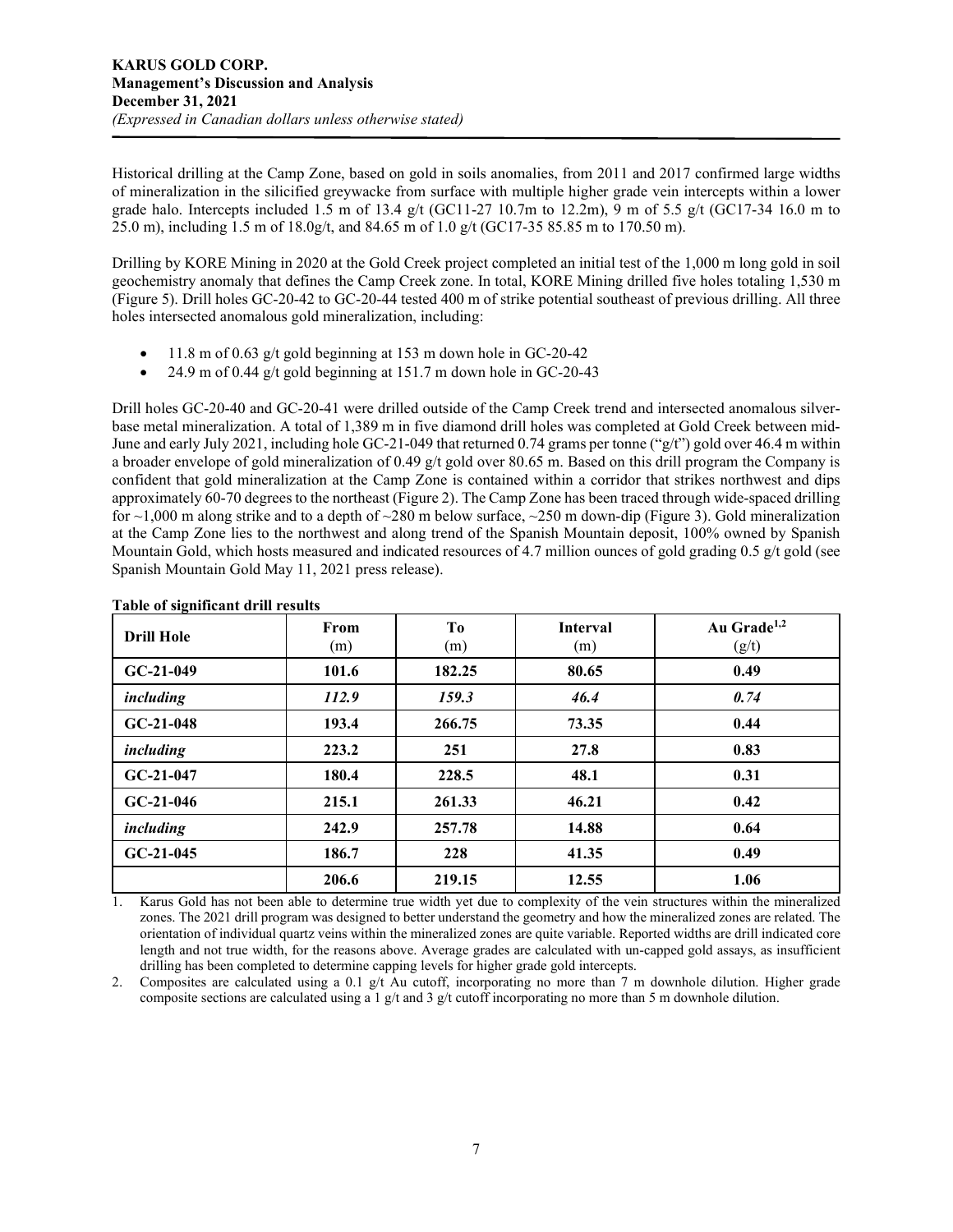## **Exploration & Evaluation Expenses**

Following is a summary of exploration and evaluation expenses for the South Cariboo Gold Project for year ended December 31, 2021:

|                                   | For the year ended<br>December 31, 2021 |  |  |
|-----------------------------------|-----------------------------------------|--|--|
|                                   |                                         |  |  |
| Assays and analysis               | \$<br>382,949                           |  |  |
| Claim, staking, holding and taxes | 16,831                                  |  |  |
| Community engagement              | 42,055                                  |  |  |
| Drill program                     | 2,508,243                               |  |  |
| Engineering and development       | 63,462                                  |  |  |
| Geophysics and ground prospecting | 105,405                                 |  |  |
| Project general & admin           | 431,745                                 |  |  |
| Project staff & contractors       | 525,354                                 |  |  |
| Travel, logistics $\&$ camp costs | 300,893                                 |  |  |
| Other recovery                    | (50,000)                                |  |  |
|                                   | \$<br>4,326,937                         |  |  |

# **Results of Operations**

#### For the three months and year ended December 31, 2021

During the three months and year ended December 31, 2021, the Company's net loss was \$815,844 and \$6,141,766 respectively; there are no comparatives as the Company's operations effectively started on completion of its spinout from KORE Mining Ltd on January 25, 2021. The significant components of the Company's loss for the year ended December 31, 2021 include exploration and evaluation costs of \$4,326,937, professional fees of \$256,172 incurred in connection with the Company's commencement of operations and preparation for TSXV listing, marketing, advisory and non-cash costs of \$737,106 for share-based payments in connection with options and RSUs vesting in the period. All the increases in costs were a result of the Company's continued ramp up in operations as well as seasonality of exploration.

# **Summary of Quarterly Results**

The Company commenced operations in the current year, as a result of the completion of the spinout from KORE Mining Ltd. Accordingly, there is no historical quarterly or annual information to present.

|                                | $31 - Dec-21$ | $30-Sep-21$     |  | $30 - Jun-21$    |  | $31-Mar-21$ | Fr the period from<br>incorporation on November<br>$120, 2020$ to December 31,<br>2020 |
|--------------------------------|---------------|-----------------|--|------------------|--|-------------|----------------------------------------------------------------------------------------|
| Net loss                       |               | $(3,473,301)$ S |  | $(1,257,722)$ \$ |  | (594.899)   |                                                                                        |
| Basic & diluted loss per share |               | $(0.04)$ \$     |  |                  |  | (0.01)      |                                                                                        |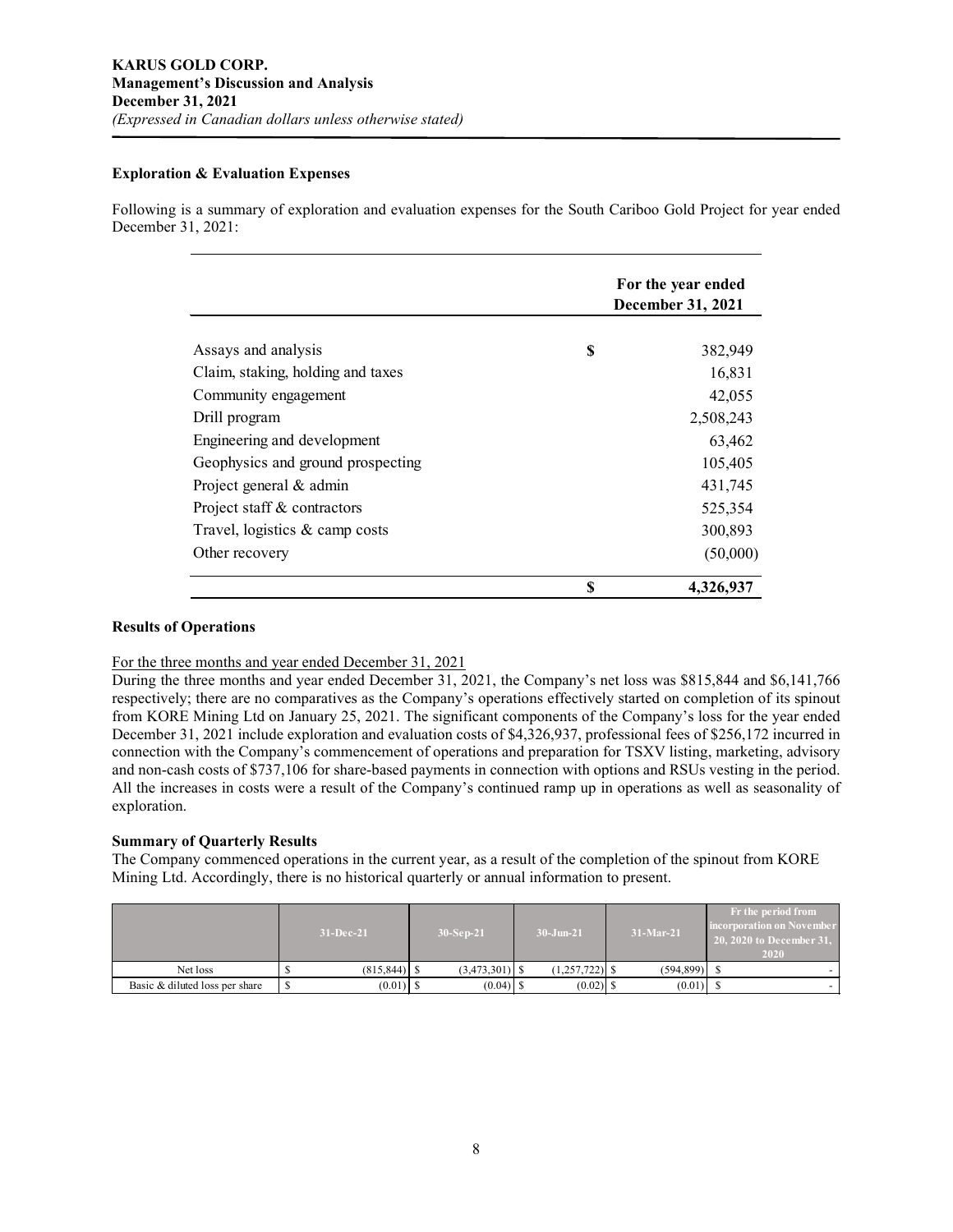## **Selected Annual Information**

| <b>Item</b>                    |   | <b>Fiscal year ended</b><br>December 31, 2021 |  | <b>Period from</b><br>incorporation on<br><b>November 20, 2020</b><br>to December 31,<br>2020 |  |  |
|--------------------------------|---|-----------------------------------------------|--|-----------------------------------------------------------------------------------------------|--|--|
| Net loss                       |   | (6,141,766)                                   |  |                                                                                               |  |  |
| Basic & diluted loss per share | S | (0.08)                                        |  |                                                                                               |  |  |
| Total assets                   |   | 11,763,155                                    |  |                                                                                               |  |  |

#### *KORE Spinout*

The Company entered into an Arrangement Agreement dated December 16, 2020 ("Arrangement Agreement") with KORE whereby KORE, pursuant to a Plan of Arrangement, agreed to spin-out the Company, which was a wholly owned subsidiary as of December 31, 2020. KORE re-organized such that all of its Canadian mineral property interests ("Spin-off Exploration Assets") were transferred to the Company in exchange for Karus Gold common shares, and, upon receipt of KORE shareholder approval in January 2021, distributed 53,112,455 shares of the Company to the shareholders of KORE as a return of capital by way of a plan of arrangement. The Company also issued 1,750,000 warrants to KORE warrant holders with an exercise price of \$0.75 until July 2022. In connection with the spinout, the Company issued a 1% NSR to KORE and received a \$500,000 loan (bearing interest at 8%), which it fully repaid with proceeds from the rights offering. See Note 4 of the financial statements for the year ended December 31, 2021 for more information.

In connection with the spinout and KORE shareholder approval, the Company adopted a rolling stock option plan ("Option Plan") for directors, officers, employees and consultants where the Company may reserve a maximum of 10% of the issued and outstanding listed common shares, with the exercise price to be determined on the date of issuance of the options. The term of options granted under the plan may not exceed five years and such options vest at terms to be determined by the board of directors at the time of the grant. The Company also adopted an omnibus plan ("Omnibus Plan"), which is a fixed plan that reserves for issuance a maximum of 5,303,746 common shares as equity-based compensation awards. Together with the 10% rolling stock option plan, only a maximum of 10% of instruments under the Omnibus Plan and Option Plan may be granted to insiders. Awards under the plan may be granted in a form as designated by the Board, including restricted share units, deferred share units and other performance based instruments.

## **Liquidity, Capital Resources and Going Concern**

The financial statements have been prepared on a going concern basis which assumes that the Company will be able to realize its assets and discharge its liabilities in the normal course of business for at least the next twelve months.

The properties in which the Company currently has an interest are in the exploration stage and have no revenueproducing operations. Accordingly, the Company is dependent on external financing, including the proceeds of future equity issuances or debt financing, to fund its activities. However, there can be no assurance that the Company will be able to obtain adequate financing in the future or that the terms of such financing will be favourable. If adequate financing is not available when required, the Company may be required to delay, scale back or eliminate various programs and may be unable to continue operations. The Company will seek such additional financing through debt or equity offerings, but there can be no assurance that such financing will be available on terms acceptable to the Company or at all.

As at December 31, 2021, the Company had a cash balance of \$632,961 and working capital deficiency of \$61,587 with current liabilities of \$785,395. The Company has incurred losses since inception and does not generate any cash inflows from operations. For the year ended December 31, 2021, the Company used cash flows in operations of \$4,945,222. Subsequent to December 31, 2021, the Company raised \$2,000,000, however, the Company's ability to continue to operate and to carry out its planned exploration activities for the next twelve months is uncertain and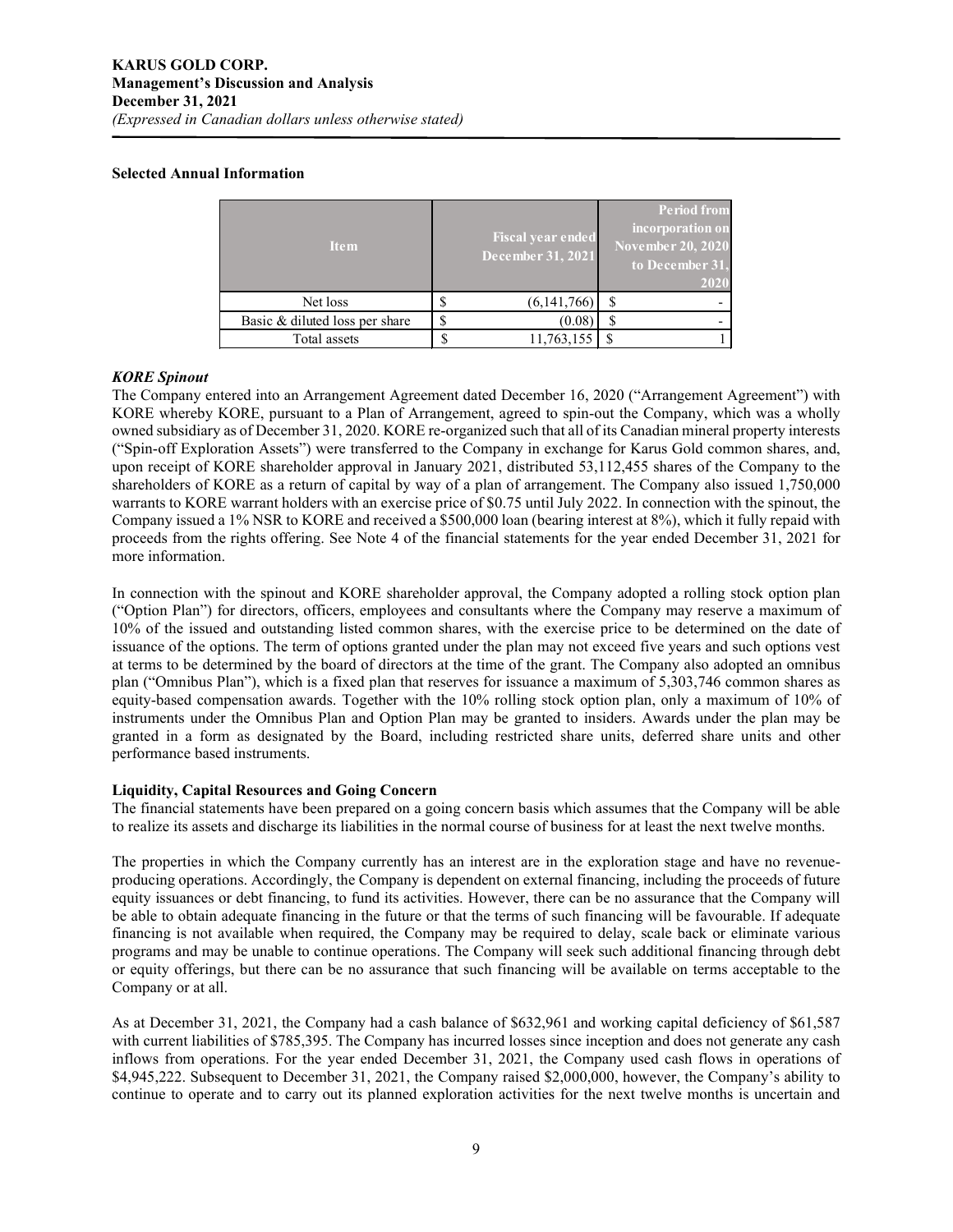dependent upon the continued financial support of its shareholders and on securing additional financing. There is no assurance that any such initiatives will be sufficient and, as a result, this gives rise to a material uncertainty that may cast significant doubt regarding the going concern assumption and, accordingly, the ultimate appropriateness of the use of accounting principles applicable to a going concern. The financial statements do not reflect the adjustments to the carrying values of assets and liabilities and the reported expenses and statement of financial position classifications that would be necessary if the Company were unable to realize its assets and settle its liabilities as a going concern in the normal course of operations for the foreseeable future. These adjustments could be material.

# *Cash Used In Operating Activities*

Net cash used in operating activities during the year ended December 31, 2021 was \$4,945,222. Cash used in operating activities primarily related to operations during the year, including exploration and evaluation expenses, professional fees, management fees and marketing costs, as well as incurring liabilities in connection with these operations.

# *Cash Provided by Financing Activities*

Net cash provided by financing activities during the year ended December 31, 2021 was \$6,015,129. Cash provided by financing activities primarily related to the Company's rights offering and four private placements for gross proceeds of \$6,205,390 offset by costs incurred to complete these activities.

# *Cash Used in Investing Activities*

Net cash used in investing activities during the year ended December 31, 2021 was \$436,947, which consists of the transaction costs incurred in the Spinout which were ultimately allocated to the exploration and evaluation assets acquired for \$407,242, a \$20,000 option payment in mineral properties on the South Cariboo Gold site, and acquisition of equipment of \$9,705.

# **Outstanding Share Data**

The Company's authorized share capital consists of an unlimited number of common shares without par value. At December 31, 2021, there were 84,799,313 shares issued and outstanding.

As of the date of this MD&A, the following shares, warrants and options were outstanding:

|                                        | <b>Number of Equity</b> |                          |                    |
|----------------------------------------|-------------------------|--------------------------|--------------------|
|                                        | instruments             | <b>Exercise price</b>    | <b>Expiry date</b> |
| <b>Issued &amp; outstanding shares</b> | 90,910,108              |                          |                    |
| Warrants                               | 1,500,000               | \$0.75                   | July 22, 2022      |
| Warrants                               | 250,000                 | \$0.75                   | July 27, 2022      |
| Warrants                               | 788,475                 | \$0.85                   | September 2, 2023  |
| Warrants                               | 365,681                 | \$0.85                   | September 10, 2023 |
| Warrants                               | 17,500                  | \$0.85                   | December 2, 2023   |
| Warrants                               | 123,200                 | \$0.85                   | December 21, 2023  |
| Warrants                               | 75,000                  | \$0.85                   | December 23, 2023  |
| Warrants                               | 47,727                  | \$0.85                   | January 19, 2024   |
| <b>Stock Options</b>                   | 4,300,000               | \$0.25                   | March 7, 2026      |
| <b>Restricted Share Units</b>          | 2,605,000               | $\overline{\phantom{a}}$ |                    |
| Fully Diluted as at April 26, 2022     | 100,982,691             |                          |                    |

In addition, as of the date of this MD&A, there are 827,909 shares included in the issued and outstanding shares that are subject to an anti-dilution clause whereby the Company will automatically issue additional common shares should the Company, provided it is not listed and trading on a stock exchange, issue shares at a price less than \$0.35 per common share ("Lower Per Share Price"). The number of shares to be issued will equal the difference between the investment divided by the Lower Per Share Price and the sum of the number of shares issued at the original price of \$0.55 and additional shares issued at the \$0.35 price. As of the date of this MD&A, there are also 5,714,286 shares included in the issued and outstanding shares that are subject to an anti-dilution clause whereby the Company will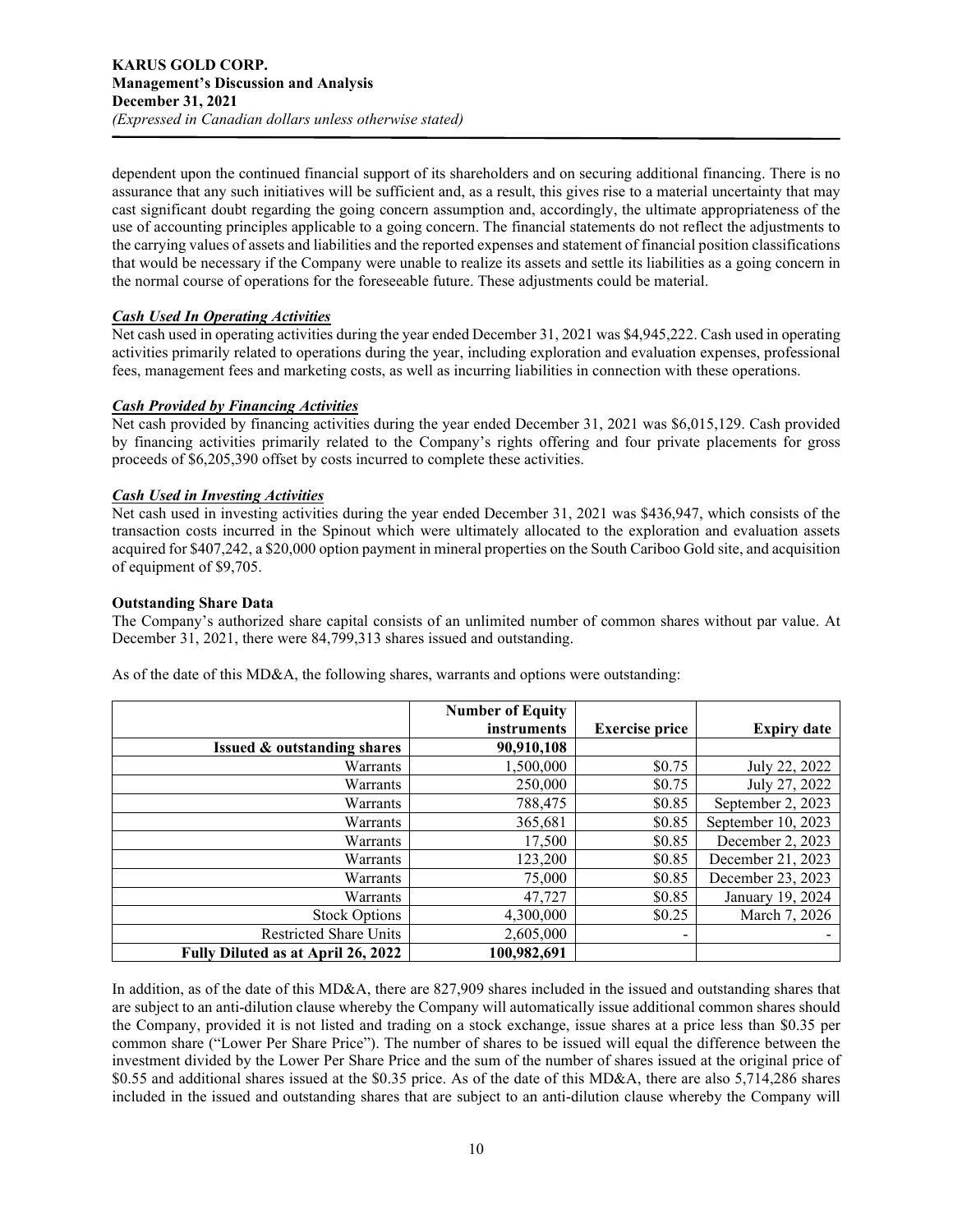automatically issue additional common shares should the Company, provided it is not listed and trading on a stock exchange, issue shares at a price less than \$0.30 per common share ("Second Lower Per Share Price"). The number of shares to be issued will equal the difference between the investment divided by the Second Lower Per Share Price and the number of shares issued at the original price of \$0.35.

## **Financial Instruments and Risk Management**

## **Financial Risk Management**

The main objectives of the Company's risk management processes are to ensure that risks are properly identified and that the capital base is adequate in relation to those risks. The principal risks to which the Company is exposed are described below.

a. Credit Risk

Credit risk is the risk of potential loss to the Company if a counterparty to a financial instrument fails to meet its contractual obligations. The Company's credit risk is primarily attributable to its cash.

The Company has assessed its exposure to credit risk on its cash and has determined that such risk is minimal. The majority of the Company's cash is held with reputable financial institutions in Canada.

b. Liquidity Risk

Liquidity risk is the risk that the Company is not able to meet its financial obligations as they fall due. As at December 31, 2021, the Company had a working capital deficiency of \$61,587 and it does not have any long term monetary liabilities. The Company will seek additional financing through debt or equity offerings, but there can be no assurance that such financing will be available on terms acceptable to the Company or at all. The Company's approach to managing liquidity risk is to endeavor to ensure that it will have sufficient liquidity to meet liabilities when they fall due. As at December 31, 2021, the Company had cash of \$632,961 to settle current liabilities of \$785,395. The Company's financial liabilities as at December 31, 2021 have contractual maturities of 30 days or are due on demand and are subject to normal trade terms.

c. Interest Rate Risk

Interest rate risk is the risk arising from the effect of changes in prevailing interest rates on the Company's financial instruments. The Company holds its cash and cash equivalents on which it earns variable rates of interest, and may therefore be subject to a certain amount of risk, though this risk is considered by management to be immaterial.

d. Foreign Currency Risk

Foreign currency risk is the risk that the fair value of, or future cash flows from, the Company's financial instruments will fluctuate because of changes in foreign exchange rates. The Company maintains its cash reserves primarily in Canadian and the majority of the Company's expenditures are denominated in Canadian dollars. The Company considers its exposure to foreign currency risk to be immaterial.

# **Fair Values**

The carrying values of cash, amounts receivable, deposits, and trade and other accounts payable approximate fair values due to their short-term to maturity nature.

# **Related Party Transactions and Balances**

During the year ended December 31, 2021, the related party transactions, were as follows:

- a. Reimbursement of costs of \$141,312 to KORE, which was included in accounts payable as at December 31, 2021.
- b. Amounts owing to all related parties are unsecured, non-interest bearing and due on demand. As at December 31, 2021, \$127,250 is due to related parties, exclusive of the amounts due to KORE.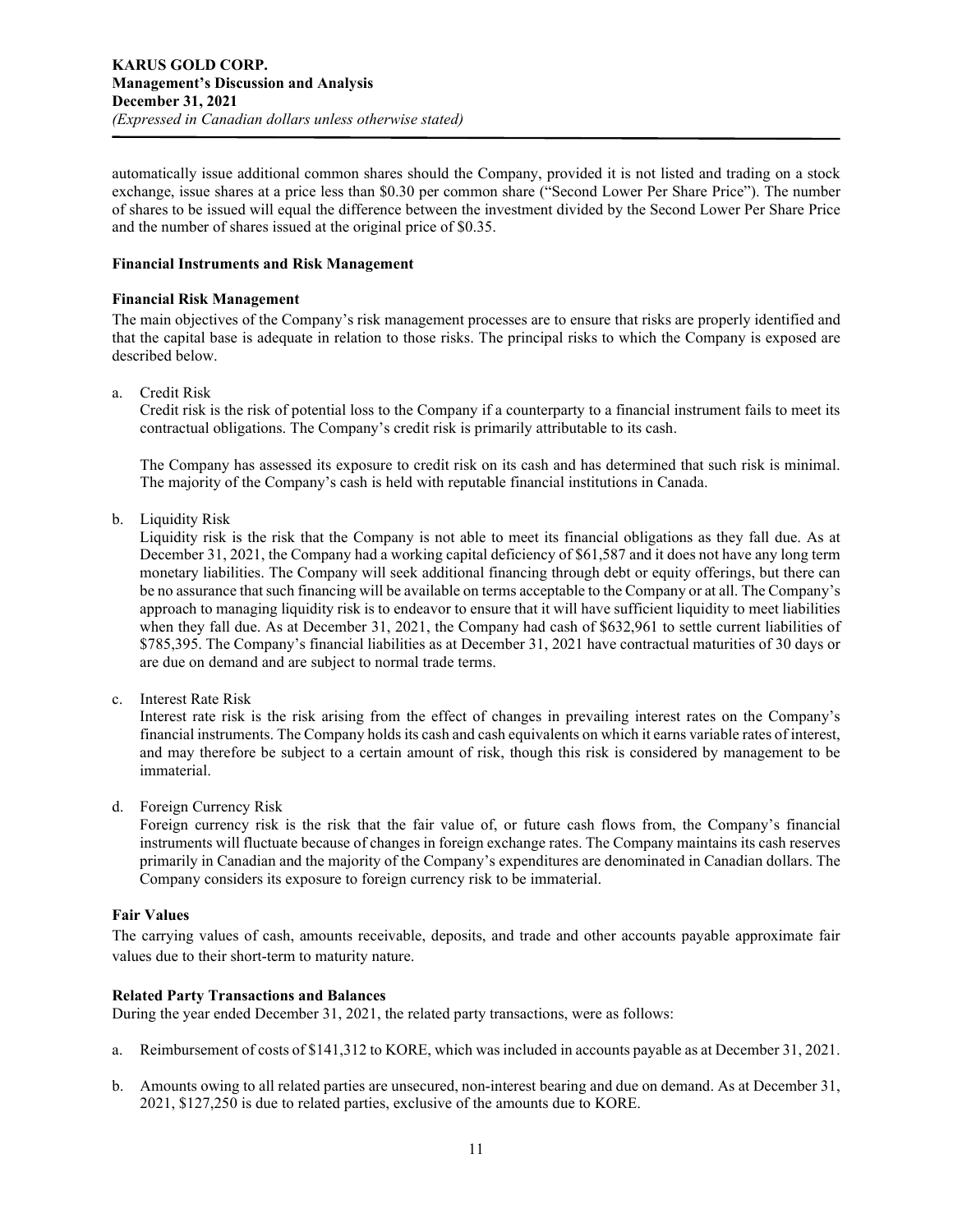#### **Key Management Compensation**

Key management are those personnel having the authority and responsibility for planning, directing and controlling the Company and include the Chairman, President & Chief Executive Officer, Chief Financial Officer, and Directors. For the year ended December 31, 2021, total key management compensation was \$872,157, which includes management fees and salaries of \$363,831 and share-based payments of \$508,326.

## **Significant Judgments, Estimates and Assumptions**

The preparation of the Company's financial statements in conformity with IFRS requires management to make judgments, estimates and assumptions that affect the reported amounts of assets and liabilities and disclosures of contingent assets and liabilities at the date of the financial statements and the reported amounts of income and expenses during the reporting period. Estimates and assumptions are continually evaluated and are based on management's experience and other factors, including expectations of future events that are believed to be reasonable under the circumstances. Actual results could differ from these estimates. Significant estimates and critical judgements, including those that have a risk of resulting in a material adjustment to the carrying amounts of assets and liabilities within the next year, are disclosed below.

## *Critical Judgments*

The Company is also required to make significant judgments whether there are indicators of impairment of the exploration and evaluation assets, by considering if the right to explore the specific area has expired or will be allowed to expire, that further exploration and evaluation expenditures are neither planned or budgeted, or whether sufficient data exists to indicate that development of a specific area is unlikely to recover existing exploration and evaluation costs. If any of these indicators are present, management would need to assess whether the exploration and evaluation property is impaired.

The acquisition of assets and liabilities pursuant to the Spinout and distribution of Spinout Shares required management to make judgments regarding the treatment of the Spinout. Specifically, management made judgements determining that the Spinout was not a common-control transaction, as there was no contractual arrangement between the shareholders of KORE who subsequently became the shareholders of the Company and accounted for it under IFRS 2, *Share-based payments*.

# *Significant Estimates*

The determination of the fair value of the assets and liabilities transferred from KORE pursuant to the Spinout and consideration issued involved significant estimation and judgement by management. In determining the appropriate value, management relied on a number of factors, including a third-party valuation report, similar projects and recent transactions, comparable land packages and valuation of publicly traded entities, the historical exploration work and expenditures made on the project as well as external market conditions, and current and future commodity price expectations.

#### **Recent Accounting Standards**

There are no recent accounting pronouncements or standards expected to have a material impact on the Company.

#### **Cautionary Note Regarding Forward Looking Statements**

Forward-looking statements look into the future and provide an opinion as to the effect of certain events and trends on the business. Certain statements contained in this MD&A constitute forward-looking statements. The use of any words such as "anticipate", "continue", "estimate", "expect", "may", "will", "project", "should", "believe" and similar expressions or their negatives or other comparable words are intended to identify forward-looking statements. These forward-looking statements are based on current expectations and various estimates, factors and assumptions and involve known and unknown risks, uncertainties and other factors. Examples of where the Company uses forward looking statements include when discussing the outlook, plans and timing for the Company's exploration plans, operational plans and future expenditure expectations.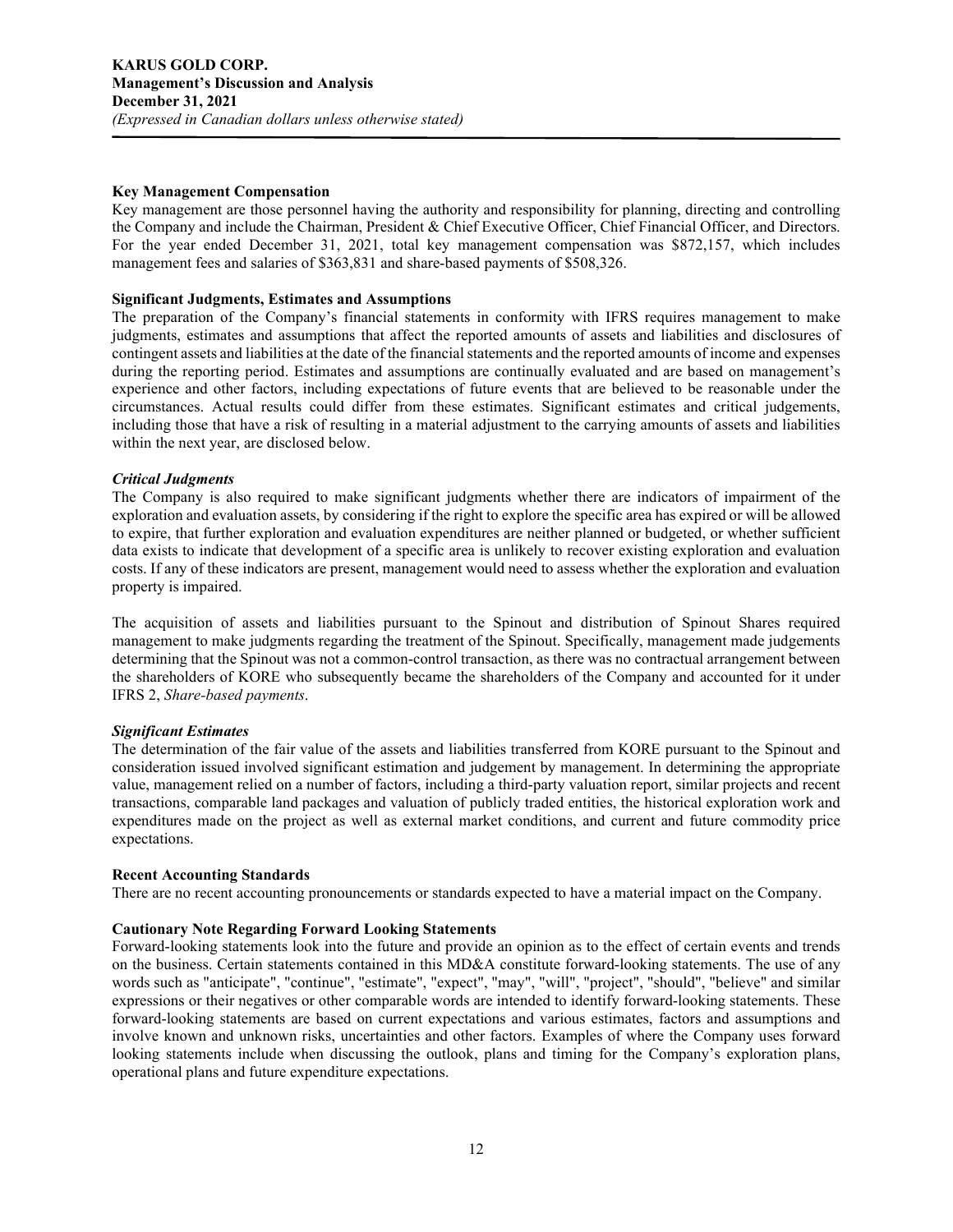It is important to note that:

- Unless otherwise indicated, forward-looking statements in this MD&A describe the Company's expectations as of the date of this MD&A.
- Readers are cautioned not to place undue reliance on these statements as the Company's actual results, performance or achievements may differ materially from any future results, performance or achievements expressed or implied by such forward-looking statements if known or unknown risks, uncertainties or other factors affect the Company's business, or if the Company's estimates or assumptions prove inaccurate. Therefore, the Company cannot provide any assurance that forward-looking statements will materialize.
- The Company assumes no obligation to update or revise any forward-looking statement, whether as a result of new information, future events or any other reason except as required by law.

For a description of material factors that could cause the Company's actual results to differ materially from the forward-looking statements in this MD&A, please see "Risk Factors".

# **Risk Factors**

The operations of Karus Gold are speculative due to the high-risk nature of its business which is the exploration of mining properties. The discovery, development and acquisition of mineral properties are in many respects unpredictable events. Future precious metal prices, capital equity markets, the success of exploration programs and other property transactions can have a significant impact on Karus Gold's capital requirements.

These are not the only risks and uncertainties that Karus Gold faces. Additional risks and uncertainties not presently known to Karus Gold or that Karus Gold currently considers immaterial may also impair its business operations. These risk factors could materially affect Karus Gold's future operating results and could cause actual events to differ materially from those described in forward-looking statements relating to Karus Gold.

# *Risks relating to Karus Gold's ability to raise funding to continue its exploration, development, and mining activities*

Karus Gold has no revenues from operations and has recorded losses since inception. Karus Gold expects to incur operating losses in future periods due to continuing expenses associated with general and administrative costs, costs of seeking new business opportunities, and advancing the FG Gold and Gold Creek Projects. Karus Gold has finite financial resources and its ability to achieve and maintain profitability and positive cash flow is dependent upon its ability to:

- generate revenues in excess of expenditures;
- reduce costs in the event revenues are insufficient; and
- secure near and long-term financing.

Karus Gold may rely on a combination of equity and debt financing to meet its capital requirements. Additional funds raised by Karus Gold through the issuance of equity or convertible debt securities will cause current Karus Gold Shareholders to experience dilution. Such securities may grant rights, preferences, or privileges senior to those of the Karus Gold Shareholders.

Karus Gold does not have any contractual restrictions on its ability to incur debt and accordingly, Karus Gold could incur significant amounts of indebtedness to finance its operations. Any such indebtedness could contain covenants, which would restrict Karus Gold's operations.

Karus Gold may need to pursue alternative ways to finance its future operations as it develops the FG Gold and Gold Creek Projects and seeks new business opportunities. There are no assurances or guarantees that any financing alternative will be successful. There is no certainty that additional financing either through traditional equity and debt financing arrangements or an alternative transaction, or any combination thereof, will be available at all or on acceptable terms.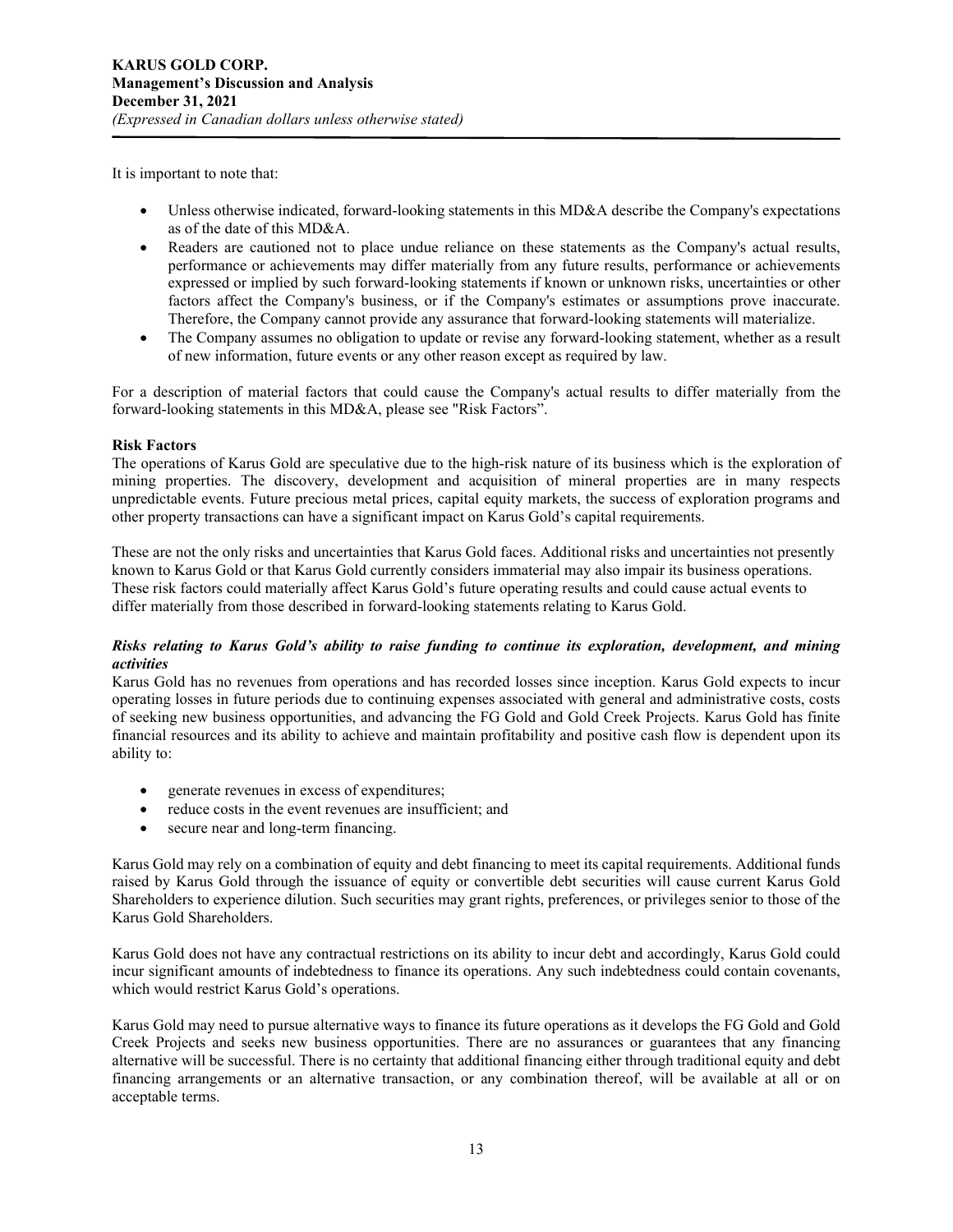## *Karus Gold has not had a separate operating history as a stand-alone entity*

Karus Gold has become an independent company. The operating history of KORE cannot be regarded as the operating history of Karus Gold. The ability of Karus Gold to raise capital, satisfy its obligations and provide a return to its shareholders will be dependent on future performance. It will not be able to rely on the capital resources and cash flows of KORE.

# *Karus Gold has not defined any proven or probable reserves and none of its mineral properties are in production or under development*

Karus Gold is an exploration and development company, and all of its properties are in the exploration stage. Karus Gold has not defined or delineated any measured resources or proven or probable reserves on any of its properties. The properties to be held by Karus Gold are less explored than those properties retained by KORE.

## *Political and regulatory risks*

Any changes in government policy may result in changes to laws affecting ownership of assets, mining policies, monetary policies, taxation, royalty rates, rates of exchange, environmental regulations, labour relations and return of capital. This may affect both Karus Gold's ability to undertake exploration and development activities in respect of present and future properties in the manner currently contemplated, as well as its ability to continue to explore, develop and operate those properties in which it has an interest or in respect of which it has obtained exploration and development rights to date. The possibility that future governments may adopt substantially different policies, which might extend to expropriation of assets, cannot be ruled out.

## *Speculative nature of mining exploration and development*

The exploration for and development of mineral deposits involves significant risks. Few properties that are explored are ultimately developed into producing mines. Major expenses are typically required to locate and establish mineral reserves. Substantial expenditures are required to establish reserves through drilling, to develop processes to extract the resources and, in the case of new properties, to develop the extraction and processing facilities and infrastructure at any site chosen for extraction. Development of Karus Gold's mineral projects will only follow upon obtaining satisfactory results, which there is no guarantee will occur or be obtained. Exploration and development of natural resources involves a high degree of risk and few properties which are explored are ultimately developed into producing properties. There is no assurance that Karus Gold's exploration and development activities will result in any discoveries of commercial bodies of ore. There is also no assurance that, even if commercial quantities of ore are discovered, any of Karus Gold's mineral projects will be brought into commercial production. Whether a mineral deposit will be commercially viable depends on a number of factors, some of which are: the particular attributes of the deposit, such as attributes of the deposit, accuracy of estimated size, continuity of mineralization, average grade, proximity to infrastructure, availability and cost of water and power, cost of labour, anticipated climatic conditions, commodity prices which are highly cyclical; and government regulations, including regulations relating to prices, taxes, royalties, land tenure, land use, importing and exporting of minerals and environmental protection. The exact effect of these factors cannot be accurately predicted but the combination of these factors may result in Karus Gold being unable to receive an adequate return on invested capital. The processes of exploration, development and operations also involve risks and hazards, including environmental hazards, industrial accidents, labour disputes, unusual or unexpected geological conditions or acts of nature. These risks and hazards could lead to events or circumstances, which could result in the complete loss of a project or could otherwise result in damage or impairment to, or destruction of, mineral properties and future production facilities, environmental damage, delays in exploration and development interruption, and could result in personal injury or death. Although Karus Gold evaluates the risks and carries insurance policies to mitigate the risk of loss where economically feasible, not all of these risks are reasonably insurable and insurance coverages may contain limits, deductibles, exclusions, and endorsements. Karus Gold cannot assure that its coverage will be sufficient to meet its needs. Such a loss may have a material adverse effect on Karus Gold.

#### *Mining is a high-risk business*

Karus Gold's principal operation will be the exploration for and the mining of precious metals. Its operations will be subject to all of the hazards and risks normally encountered in the mining and processing of minerals. These include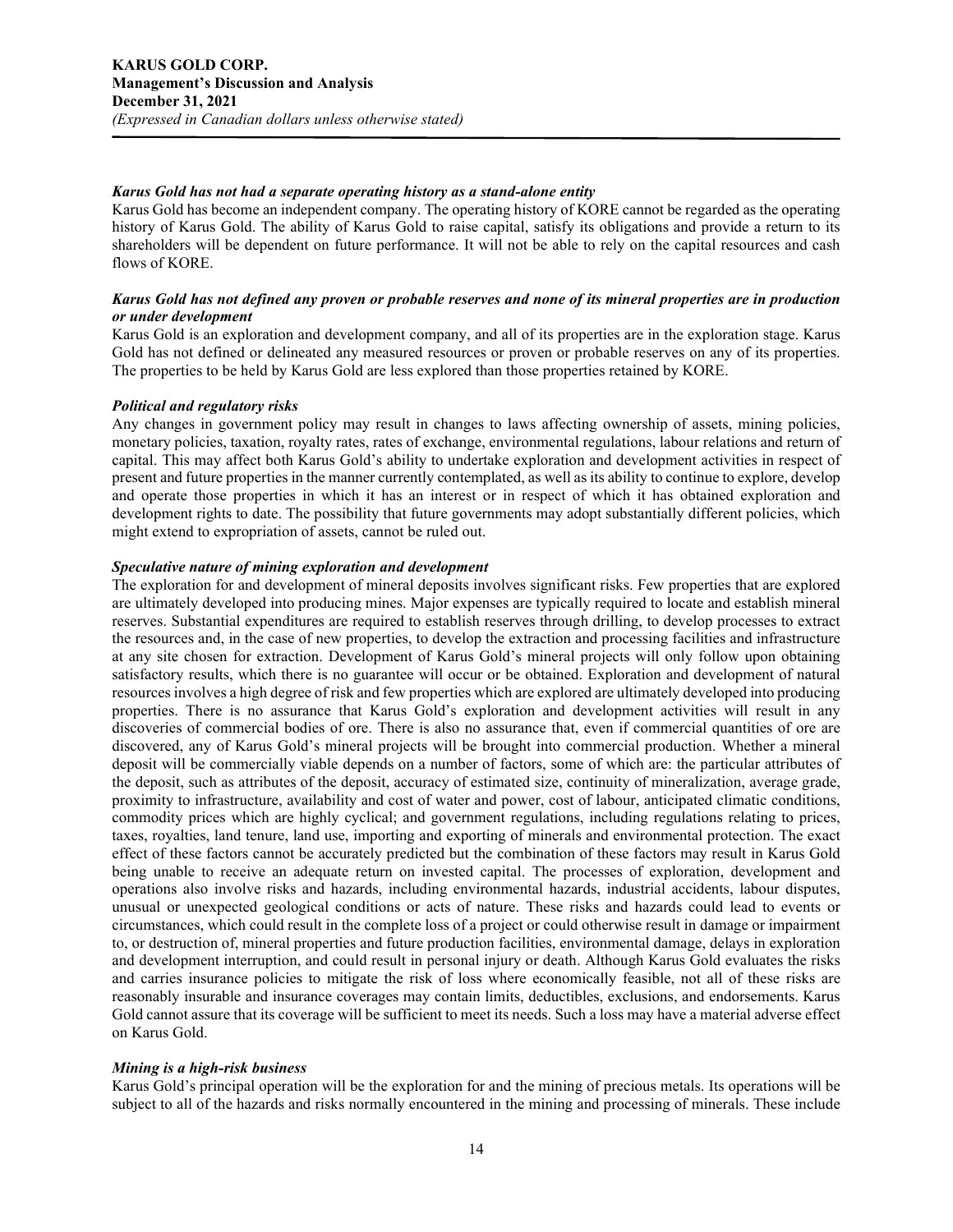unusual and unexpected geological formations, rock falls, flooding and other conditions involved in the extraction of material, any of which could result in damage to, or destruction of, mines and other producing facilities, damage to or loss of life or property, environmental damage, and possible legal liability. Although adequate precautions to minimize risk will be taken, operations are subject to hazards, which may result in environmental pollution and consequent liability which could have a material adverse effect on the business, operations, and financial performance of Karus Gold. As is common with all mining operations, there is uncertainty and therefore risk associated with Karus Gold's operating parameters and costs. These can be difficult to predict and are often affected by factors outside Karus Gold's control.

## *Government regulation risk*

The development and exploration activities of Karus Gold are subject to various laws governing prospecting, development, production, exports, imports, taxes, labour standards and occupational health and safety, mine safety, toxic substances, waste disposal, environmental protection and remediation, protection of endangered and protected species, land use, water use, land claims of local people and other matters. No assurance can be given that new rules and regulations will not be enacted or that existing rules and regulations will not be applied in a manner which could have an adverse effect on Karus Gold's financial position. Amendments to current laws, regulations and permits governing development activities and activities of mining and exploration companies, or more stringent or different implementation, could have a material adverse impact on Karus Gold's financial position, or could require abandonment or delays in the development of new mining properties. Failure to comply with any applicable laws, regulations or permitting requirements may result in enforcement actions against Karus Gold, including orders issued by regulatory or judicial authorities causing development or exploration activities to cease or be curtained or suspended, and may include corrective measures requiring capital expenditures, installation of additional equipment or remedial actions. Karus Gold could be forced to compensate those suffering loss or damage by reason of its processing, development or exploration activities and could face civil or criminal fines or penalties imposed for violations of applicable laws or regulations. Any such regulatory or judicial action could materially increase Karus Gold's operating costs and delay or curtail or otherwise negatively impact Karus Gold's activities.

# *Title defects or claims may affect development projects and future acquisitions*

Title to Karus Gold's properties may be challenged or impugned. Karus Gold's mining properties may be subject to prior unregistered agreements, transfers or subject to challenge by private parties. Claims and title may be affected by, among other things, undetected defects. A determination of defective title or a challenge to title rights could impact Karus Gold's existing exploration and development projects and future acquisitions.

Indigenous Peoples' claims and rights to consultation and accommodation may affect Karus Gold's existing properties, as well as, future acquisitions. On October 25, 2021 the Gixtaaxla First Nation filed a petition to the British Columbia Supreme Court seeking a judicial review, arguing that the online registry the province uses to automatically grant mineral rights in its territory does not require the government to consult with the First Nation and simply grants the claim process. The petition by the Gixtaaxla First Nation argues that the mineral title online registry of the Province of British Columbia is a violation of the government's constitutional requirements to consult with the First Nation and the United Nations Declarations on the Rights of Indigenous Peoples (UNDRIP), which the province has committed to implement. A decision by the British Columbia Supreme Court on the Gixtaaxla First Nation petition may affect Karus Gold's existing properties as well as future acquisitions.

Governments in many jurisdictions may consult with Indigenous Peoples with respect to grants of mineral rights and the issuance or amendment of project authorizations. These requirements are subject to change from time to time. As an example, the Government of British Columbia has recently introduced legislation to implement the United Nations Declaration on the Rights of Indigenous Peoples in British Columbia. Consultation and other rights of Indigenous Peoples may require accommodations, including undertakings regarding financial compensation, employment and other matters in impact and benefit agreements. This may affect the Company's ability to acquire within a reasonable time frame effective mineral titles or environmental permits in these jurisdictions, including in some parts of Canada in which Aboriginal title is claimed, and may affect the timetable and costs of development of mineral properties in these jurisdictions. The risk of unforeseen Indigenous Peoples' claims, or grievances also could affect existing operations as well as development projects and future acquisitions. These legal requirements and the risk of Indigenous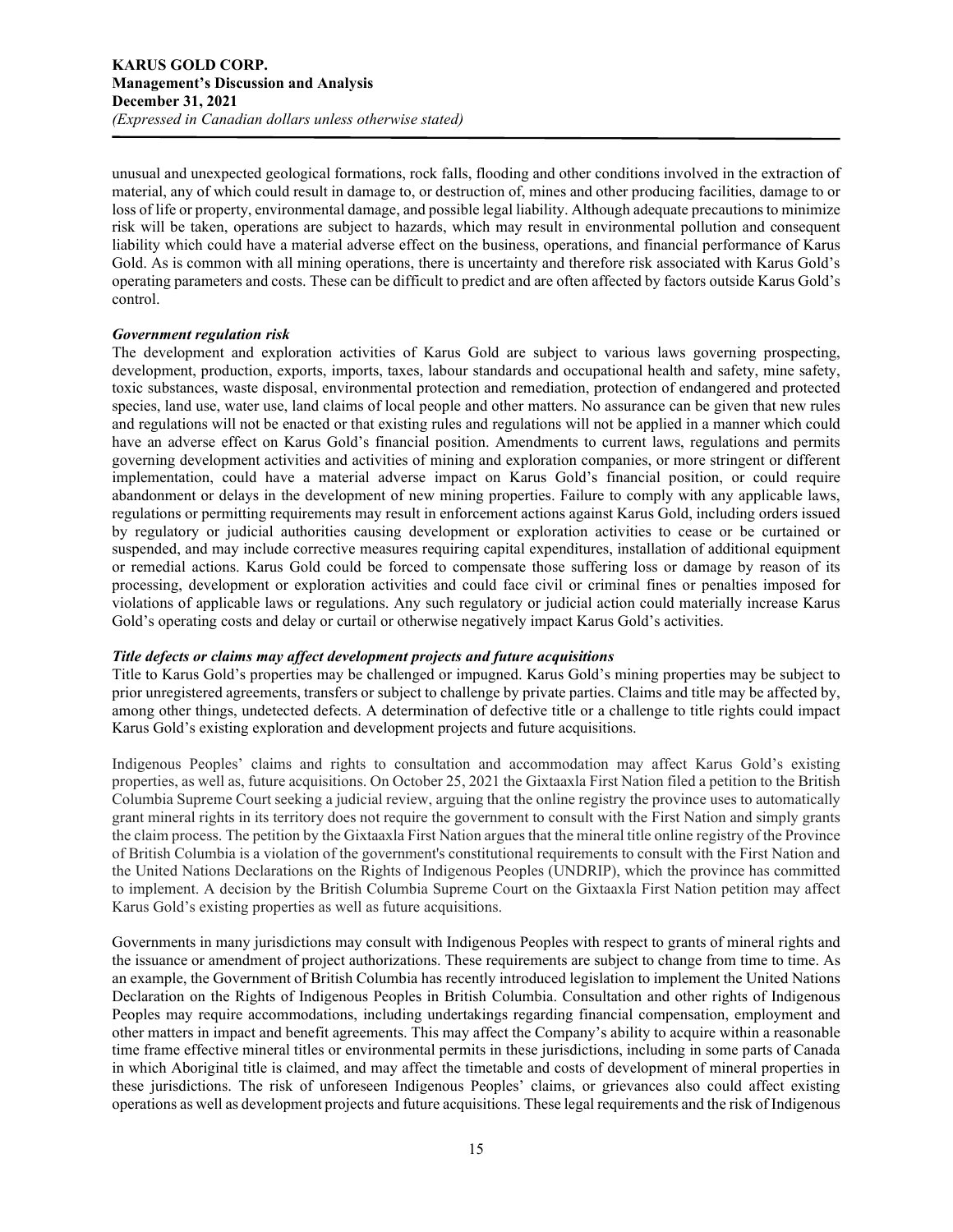Peoples' opposition may increase our operating costs and affect our ability to expand or transfer existing operations or to develop new projects.

## *Environmental risks and hazards*

All phases of Karus Gold's exploration and mining operations are subject to environmental regulation in the jurisdictions in which they operate. These regulations mandate, among other things, the maintenance of air and water quality standards and land reclamation. They also set out limitations on the generation, transportation, storage, and disposal of solid and hazardous waste. Environmental legislation is evolving in a manner which will likely, in the future, require stricter standards and enforcement, increased fines and penalties for non-compliance, more stringent environmental assessments of proposed projects and heightened degree of responsibility for companies and their officers, directors and employees. There is no assurance that future changes in environmental regulation, if any, will not adversely affect the mining operations. Environmental hazards may exist on the properties which are unknown at present which have been caused by previous or existing owners or operators of the properties. Karus Gold may become liable for such environmental hazards caused by previous owners or operators of the properties.

Failure to comply with applicable laws, regulations and permitting requirements may result in enforcement actions thereunder, including orders issued by regulatory or judicial authorities causing operations to cease or be curtailed, and may include corrective measures requiring capital expenditures, installation of additional equipment or remedial actions. Parties engaged in mining operations or in the exploration or development of mineral properties may be required to compensate those suffering loss or damage by reason of the mining activities and may have civil or criminal fines or penalties imposed for violations of applicable laws or regulations.

#### *Commodity price risk*

The price of Karus Gold's common shares, financial results and exploration, and development and mining activities in the future may be materially adversely affected by declines in the price of gold which fluctuates widely and are affected by numerous factors beyond Karus Gold's control.

#### *No history of dividends*

Karus Gold has not paid a dividend on the Karus Gold Shares since incorporation. Karus Gold intends to continue to retain earnings and other cash resources for its business. Any future determination to pay dividends will be at the discretion of the Karus Gold Board and will depend upon the capital requirements of Karus Gold, results of operations and such other factors as the Karus Gold Board considers relevant.

#### *Competition*

Karus Gold faces competition from a number of large established companies with greater financial and technical resources than Karus Gold. Karus Gold competes with these other mining companies for the recruitment and retention of qualified directors, professional management, employees, and contractors. There is also significant and increasing competition for a limited number of suitable properties and resource acquisition opportunities and, as a result, Karus Gold may be unable to acquire such mining properties which it desires on terms it considers acceptable.

#### *Lack of availability of resources*

Mining exploration requires ready access to mining equipment such as drills, and crews to operate that equipment. There can be no assurance that such resources will be available to Karus Gold on a timely basis or at a reasonable cost. Failure to obtain these resources when needed may result in delays in Karus Gold's exploration programs.

#### *Key personnel*

Recruiting and retaining qualified personnel is critical to Karus Gold's success. The number of persons skilled in the acquisition, exploration and development of mining properties is limited and competition for such persons is intense. As Karus Gold's business activity grows, it will require additional key financial, administrative, mining, marketing, and public relations personnel as well as additional staff on the operations side. Although Karus Gold believes that it will be successful in attracting and retaining qualified personnel, there can be no assurance of such success.